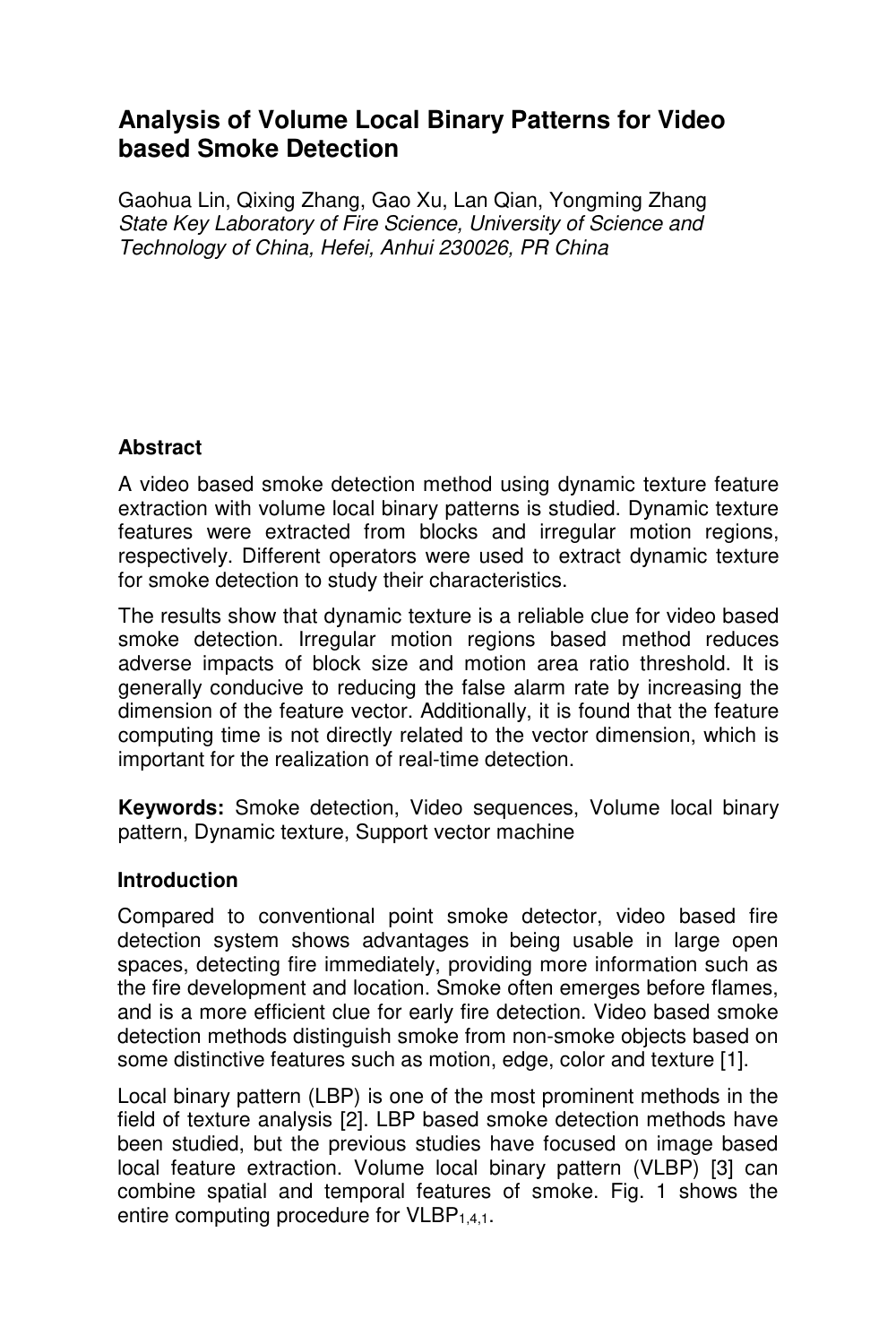The LBPTOP is a simplified VLBP calculating the binary number separately for three orthogonal planes around the center pixels. The CVLBP adds a global texture feature that uses center pixel information combined with a global mean difference as a threshold to modify [4].





# **Block based dynamic texture extraction**

HD video network cameras were used in our study to shoot a group of smoke videos and non-smoke videos with a size of 1920 x 1080. The videos can be downloaded on our website (http://smoke.ustc.edu.cn/). The videos used for training consisted of 10 smoke videos and 5 non-smoke videos named Video 1 - 15. The testing videos were named Video A - O.

We divided the video image into 100×100 non-overlapping blocks. A total of 4,805 smoke blocks and 11,842 non-smoke blocks were labeled in video samples 1 - 15. Fig. 2 is a schematic of some samples. Then the VLBP<sub>1,8,1</sub> operator was used to extract the dynamic texture features of each block. A total of 2,366 smoke blocks and 5,989 nonsmoke blocks were randomly selected from the labeled blocks and used as the training data for the SVM.

Firstly, a block was considered as the object to conduct the test. The results are shown in Fig. 3 for the detection rate (DR) and false alarm rate (FAR). Some smoke blocks in diffuse white smoke Videos 6 and 7 were identified mistakenly, and some non-smoke blocks in Video 6 that contained extremely thin smoke caused a high FAR.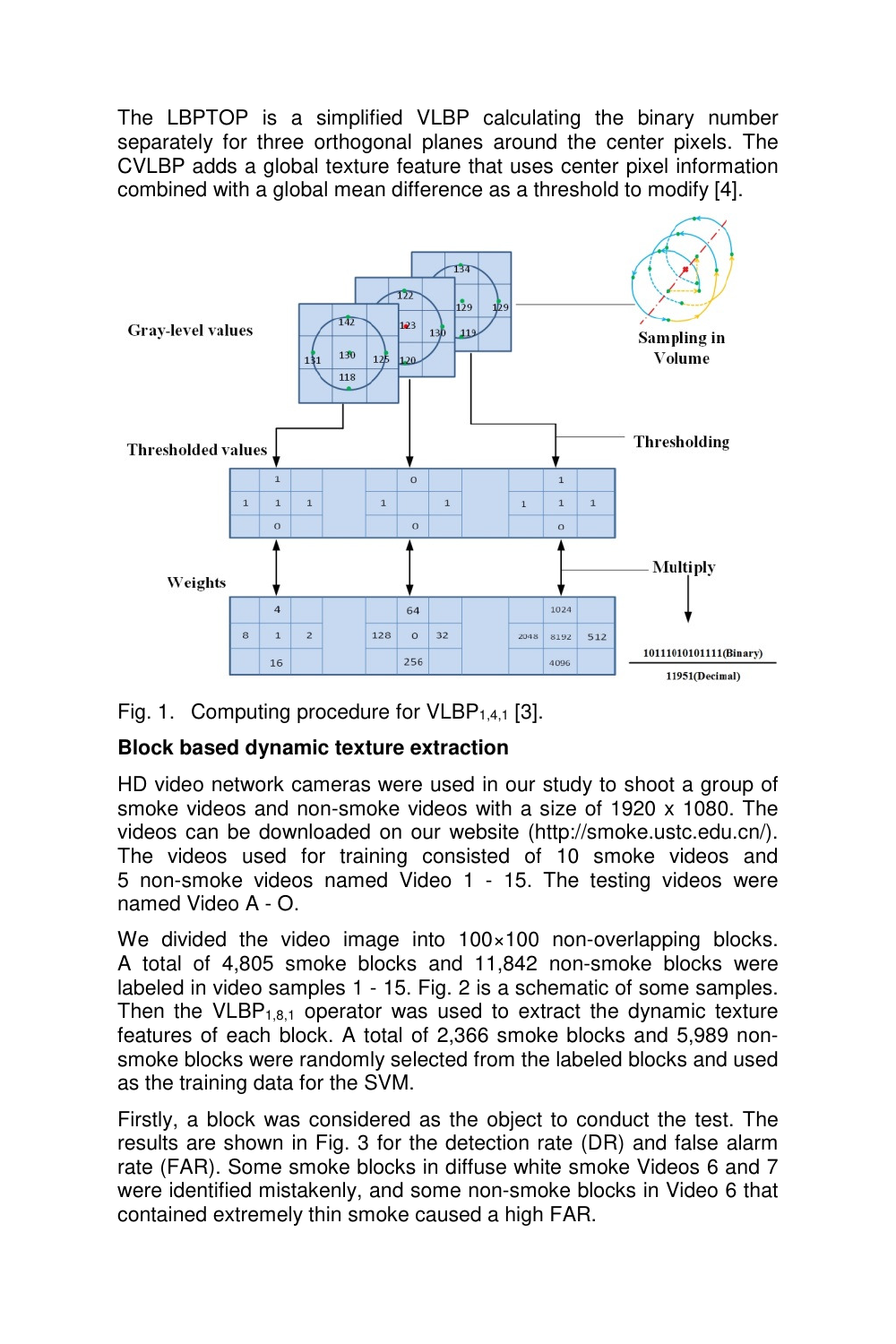Video 8 contained a thin black smoke plume, and the blocks could not frame out the smoke perfectly, thus the detection performance was the worst in this case.



Fig. 2. Positive samples (left) and negative samples (right).



Fig. 3. DR and FAR of smoke block detection.

After the blocks were classified, the next procedure was to determine the category of each whole frame. We used the neighboring block rule [5] to issue a smoke alarm based on a frame.

For testing video A - O, we first extracted a motion region using background subtraction method and selected the candidate blocks from the extracted region subsequently. As the detection result is sensitive to motion area ratio threshold, we set the thresholds as 0, 0.1, 0.2, 0.3, 0.4 and 0.5 to select the candidate block. A motion area ratio of zero means that all the blocks in the frame are treated as the candidate blocks.

The total DR and FAR of frames for testing video A - O aganist different thresholds are shown in Fig. 4. Obviously, a low threshold causes more blocks recognized as candidate smoke blocks which resulted in high DR and FAR of frames. The high FAR will decrease with increase in the motion area ratio accompanied by a lower DR simultaneously.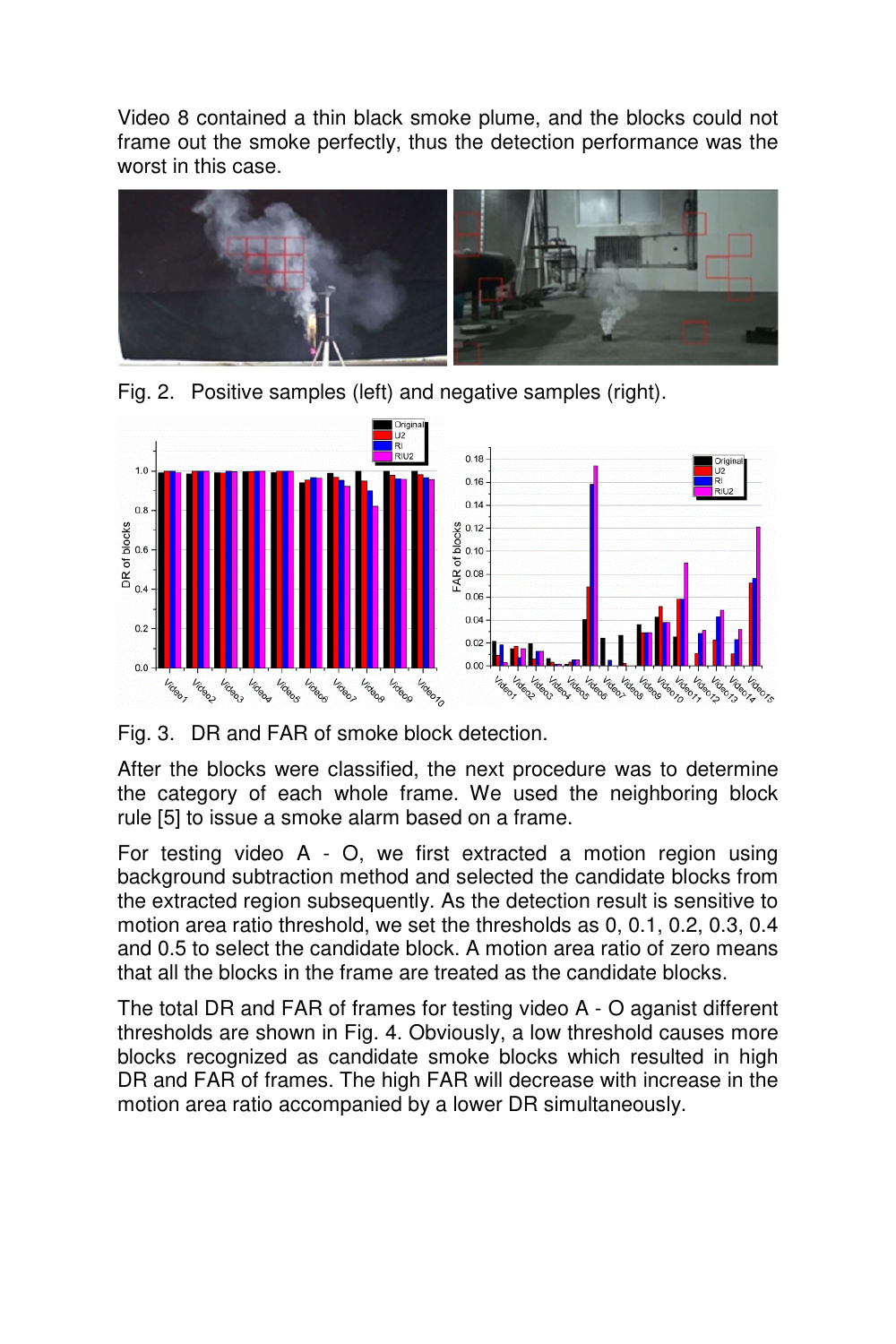

Fig. 4. DR and FAR of frames based on blocks.

Compared to the smoke blocks with relatively consistent dynamic texture features, the non-smoke blocks had a variety of feature histograms, with the result that the larger the feature dimension is, the more non-smoke blocks could be excluded. Thus, it can be found that the original mode had the lowest FAR compared with the other three modes in Fig. 4 distinctly.

#### **Dynamic texture extraction based on irregular regions**

Both the motion area ratio threshold and frame alarm rule have a great influence on the frame DR and FAR. What even worse is that as HD cameras have wider view coverage and greater monitoring distance, the smoke region in the HD video frame have a large variable range. It is very difficult to determine a reasonable block size. We proposed a dynamic texture feature extraction method based on irregular region to avoid these problems. The moving regions with irregular shape in a frame are obtained using the same motion region extraction method as before. Then, the irregular motion regions in a frame are treated as an entire target, and dynamic texture was only obtained from these regions. The procedure is shown in Fig. 5.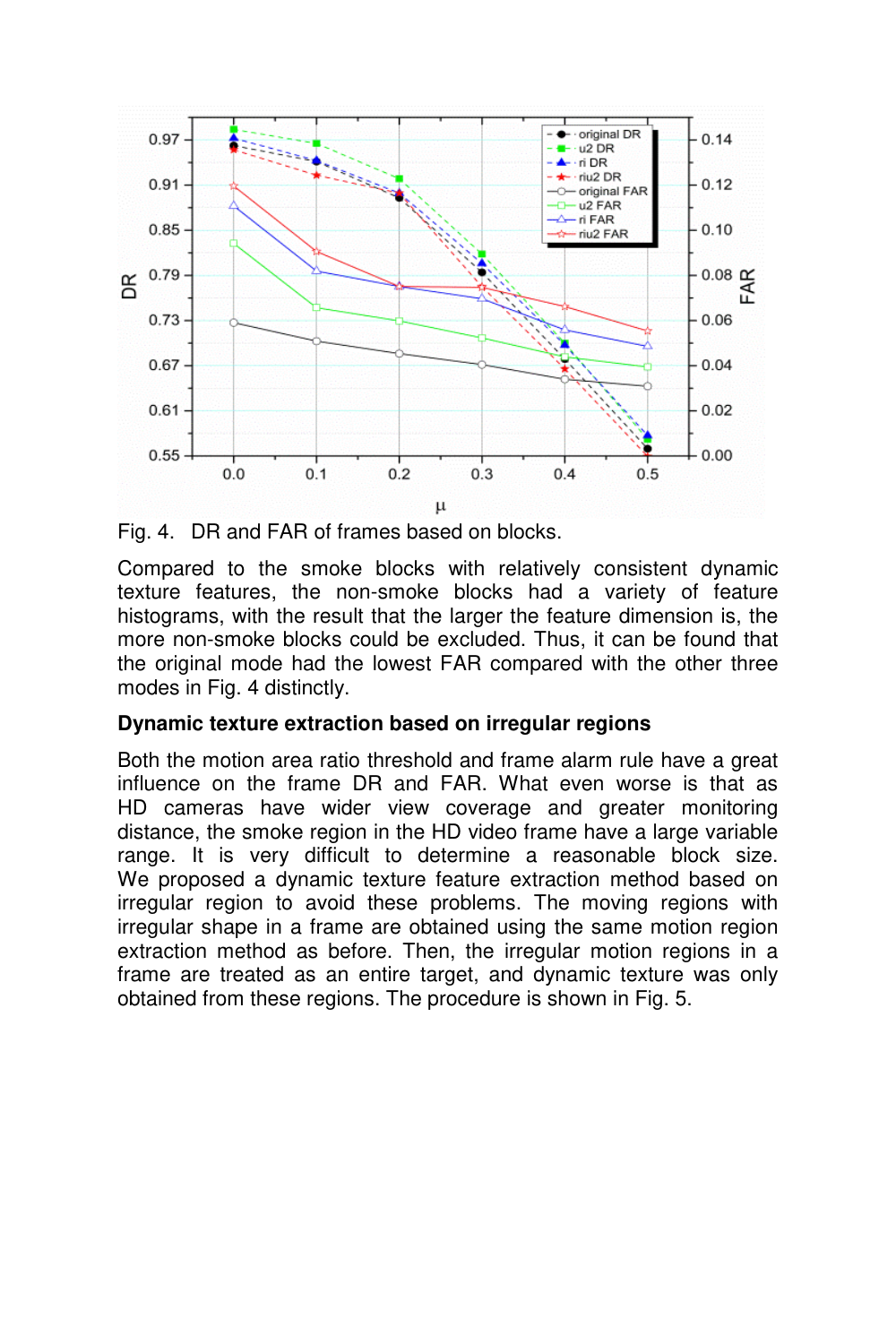



We also extracted the  $VLBP_{1,8,1}$  dynamic texture from irregular regions of the training frames in Video 1–15 and testing frames in Video A - O to conduct a comparison with the blocks based method. SVM was used to train and test the feature vectors of those frames and the result is shown in Fig. 6. It can be observed that the regions based method could greatly reduce the FAR while keeping the DR at a high level at the same time. Additionally, it is conducive to reduce calculation as the regions based method only extracts texture features from motion regions strictly.



Fig.6. DR and FAR of the irregular regions based method compared with the blocks based method.

# **Characteristics of volume local binary pattern operators**

To study the characteristics of volume local binary pattern, we used the LBPTOP, VLBP, CLBPTOP and CVLBP operators to extract dynamic texture for smoke detection respectively. Fig. 7 shows some parameters of some operators.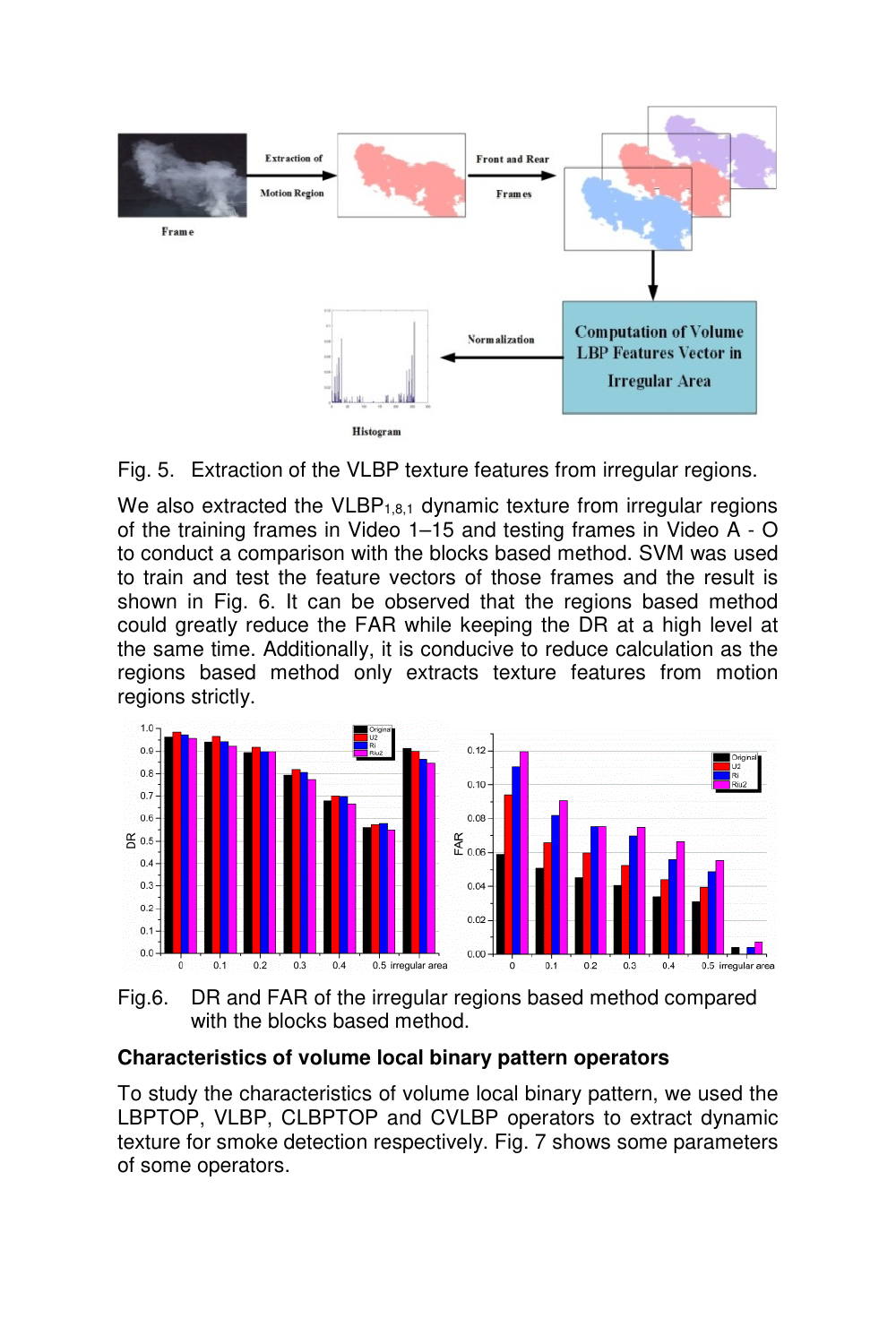

Fig. 7. (a) dimension of the feature vector for each operators, (b) the time for calculating the feature vector for an identical video.

It can be find that the computation time is not directly related to the feature dimension, for example, the original dimension of  $LEPTOP<sub>1,8,1</sub>$ is 768 and the calculation time is 6.06 seconds; however, when the original dimension of  $VLBP_{1,4,1}$  reaches up to 16384, the calculation is only 2.88 seconds. The U2, Ri and Riu2 modes greatly reduce the feature dimension compared with the original mode. However, both of them are calculated based on the original one. Thus, the calculation time is obviously longer. In fact, the feature dimension of the operator only directly affects the training time of the SVM, which is greatly shorter than the time required for feature vector computation.

The LBPTOP is a simplification of the VLBP with the purpose of reducing the feature dimension and the computational complexity. Nevertheless, as previously described, the feature dimension does not directly affect the time spent on feature extraction. Fig. 8 shows the detection results of the LBPTOP and VLBP operators. On increasing the number of sample points P, FAR for both the LBPTOP and VLBP decreased sharply. The DR for the LBPTOP with  $P = 8$  was higher than that with  $P = 4$ . However, increasing the number of sample points  $P$  did not improve the DR for the VLBP operator.



Fig. 8. DR and FAR of the LBPTOP and VLBP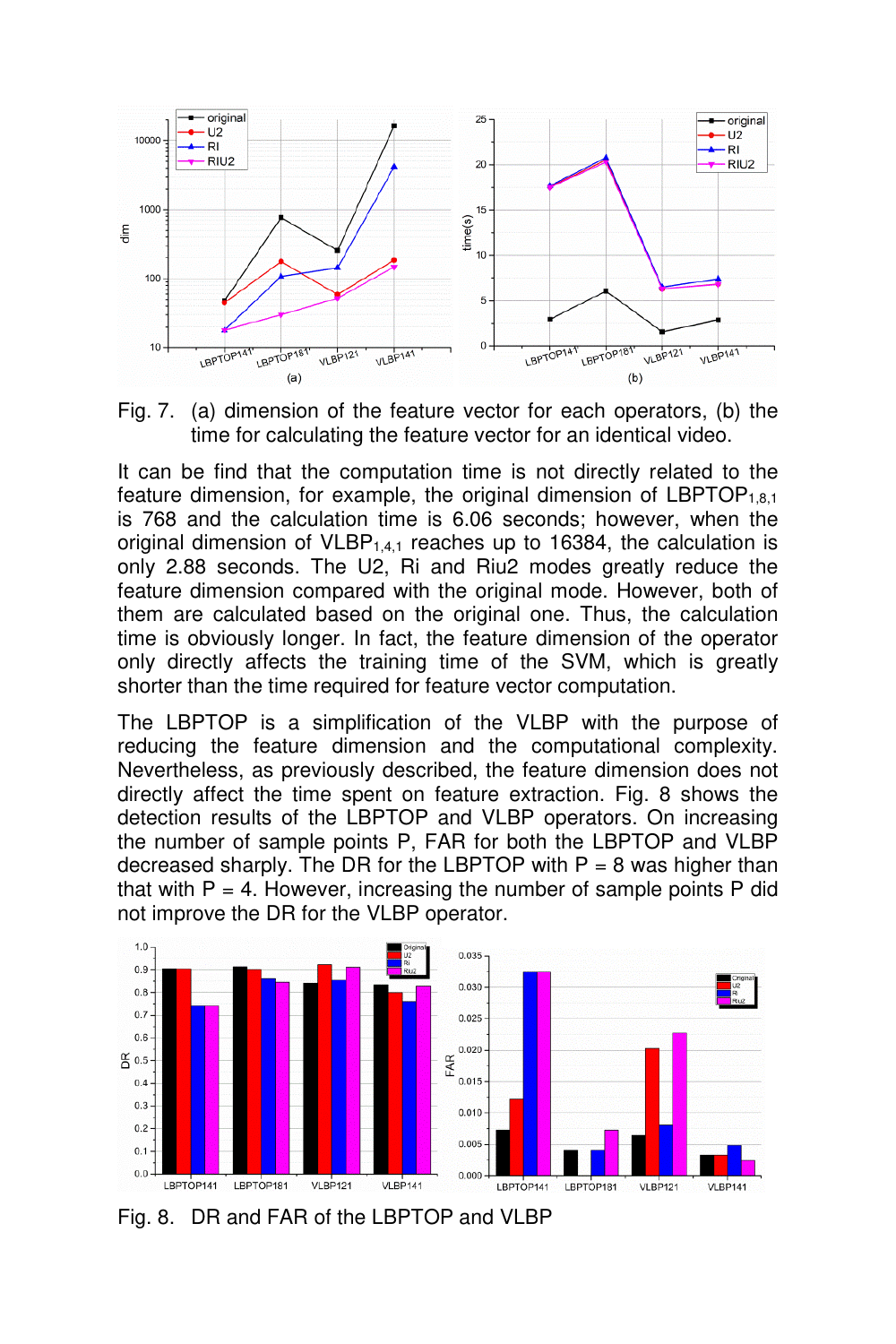In [5], the volume block for VLBP dynamic texture extraction contained 64 frames. Given that the time and storage space required for the calculation increase with the number of frames, it is difficult to achieve a real-time detection. In this paper, we used only 3 frames to extract dynamic texture with irregular regions. A comparison between the detection results based on 3 frames and 16 frames is shown in Fig. 9. It is obvious that more frames result in a better detection capacity with higher DR and lower FAR. Meanwhile, more frames means more calculation. Thus, the detection requirements and hardware performance should be considered synthetically to determine the optimal number of frames for dynamic texture extraction.



Fig. 9. DR and FAR based on 3 frames and 16 frames.

Fig. 10 show the results of CVLBP compared with VLBP. It indicated that adding magnitude features could exclude more false alarms. However, for the smoke frames, CVLBP did not always demonstrate better recognition ability for all modes. Only the DR for the four modes of VLBP1,2,1 were promoted visibly.





The movement characteristics of smoke are an important feature to distinguish it from non-smoke objects. Smoke detection method based on dynamic texture extracts movement characteristics by extending the image texture to the spatiotemporal domain. As the motion information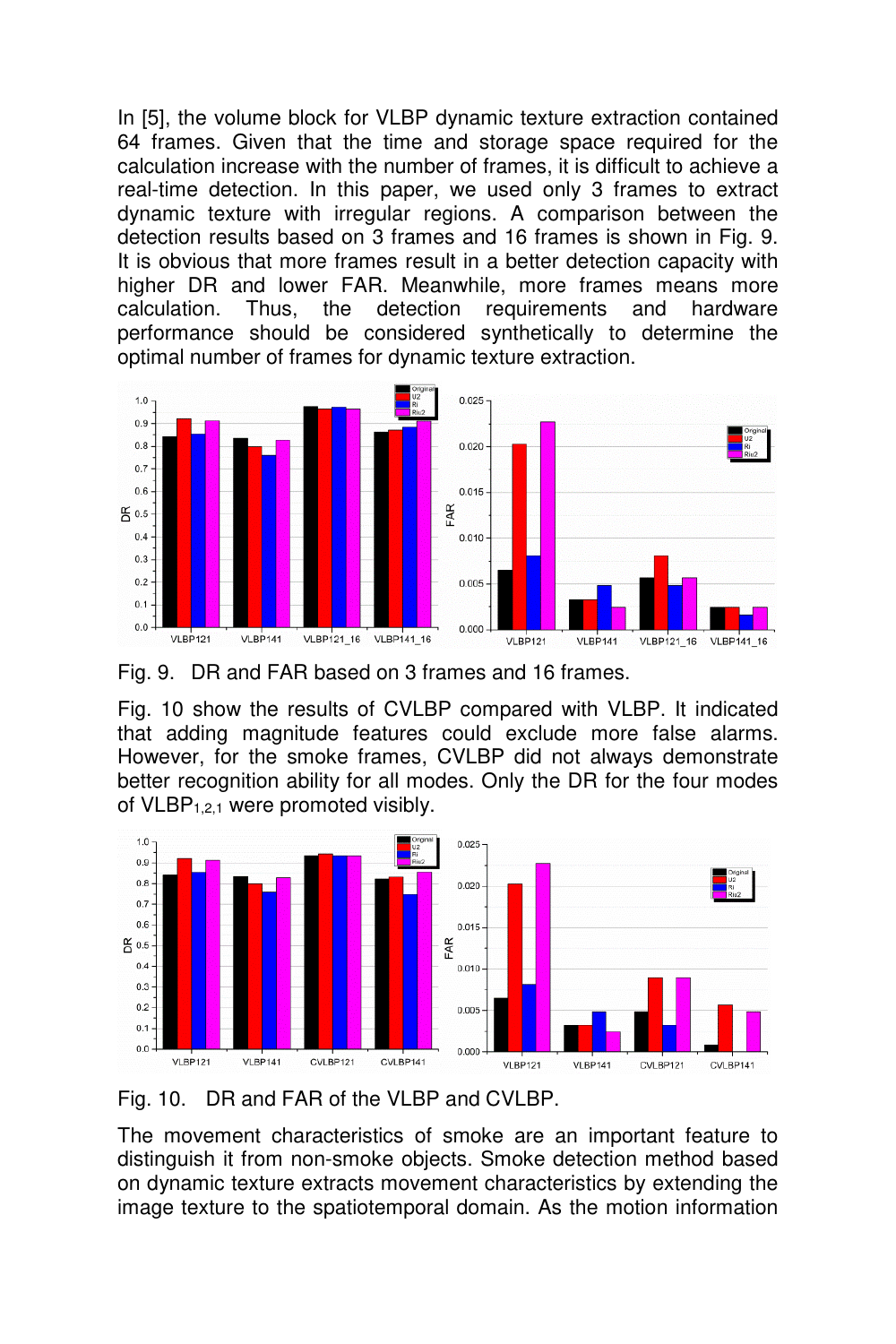of smoke is reflected in the difference between the frames, the frame interval L influences dynamic texture extraction. We used  $L = 2$  for all operators mentioned above to conduct the training and testing. The DR and FAR results are shown in Fig. 11. We can observe that the general trends of FAR for the two conditions are similar, whereas the amplitudes for  $L = 1$  are smaller in most cases. For the DR of the smoke frames, neither  $L = 1$  nor  $L = 2$  has obvious advantages over the other. The optimal frame interval value is depends on the operator.



Fig. 12. DR and FAR of frame interval 1 and frame interval 2.

### **Conclusion**

Using dynamic texture features to detect smoke was an effective method, especially for clear white smoke plume with an extremely high DR. Diffusion and thinning of smoke reduced the texture discrimination of smoke.

HD videos provide more details for smoke detection, but the size of smoke in HD videos also become more changeable. Thus It is very difficult to determine a reasonable block size. The threshold of the candidate smoke block also greatly affected the smoke DR and FAR. A method based on irregular regions to extract the dynamic texture feature from motion areas directly was used, which ensured a relatively high DR and greatly reduced the FAR.

Generally, as the non-smoke samples had various texture distributions, an operator with high feature dimension (achieved by increasing the number of sample points or increasing the complexity of the method)